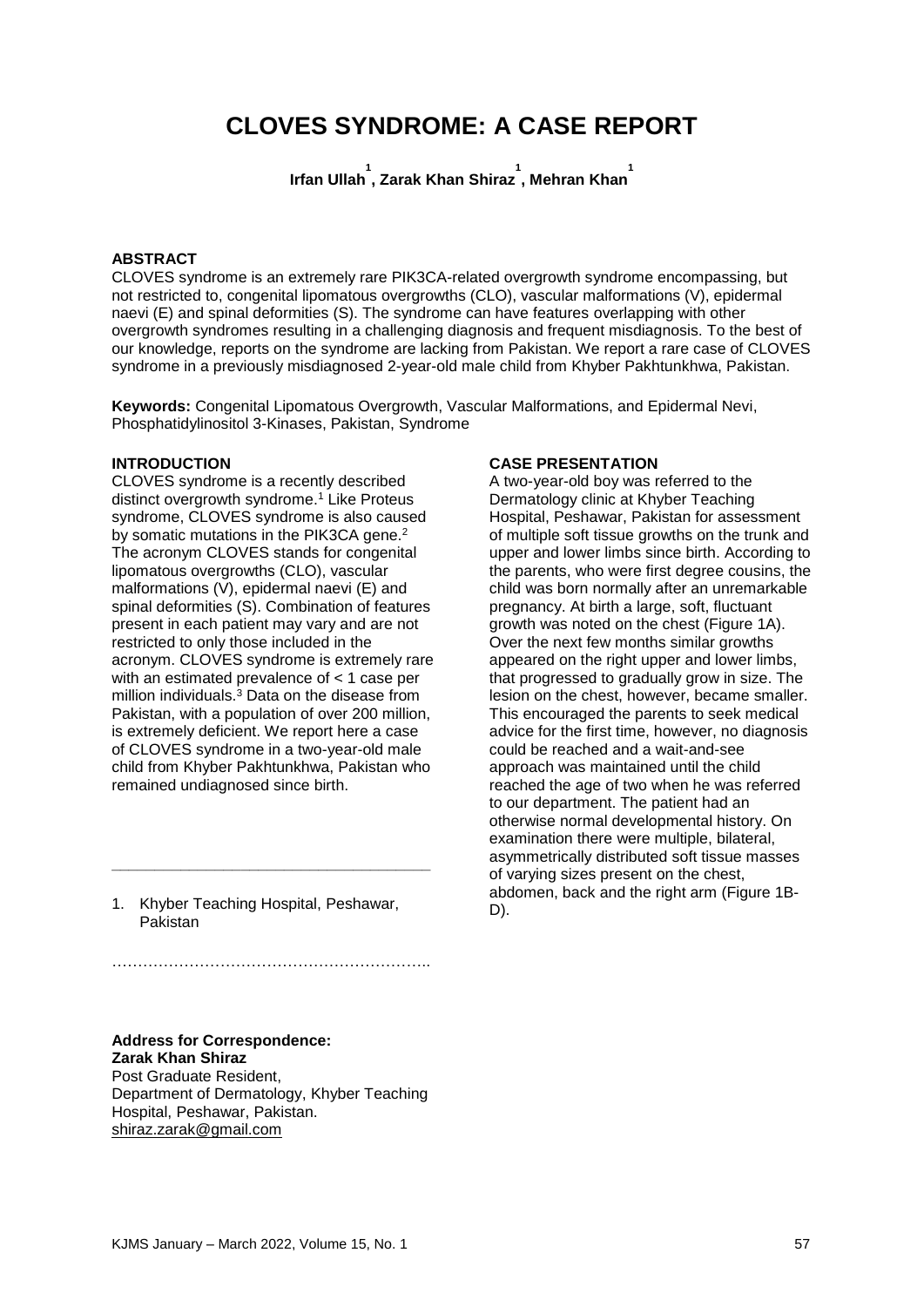

#### **Figure 1. A. Soft tissue growth over the right side of the chest soon after birth. B-D. Multiple, bilateral, asymmetrically distributed soft tissue growths over the trunk and right arm.**

Smaller masses were also noted on the left arm and legs. The right leg was bulkier than the left leg with a one-inch length discrepancy between the two (Figure 2A). A 3x2 cm erythematous, blanch-able, plaque was noted on the left side of the chest, in close proximity to an underlying soft tissue mass (Figure 2B).

The right foot was larger and triangular in comparison to the left foot and had a distinctly wide gap between the big and the second toe (Figure 2C) Additionally, the superficial veins on the chest were prominent and skeletal deformity of the chest and scoliosis was evident. The rest of the examination was unremarkable.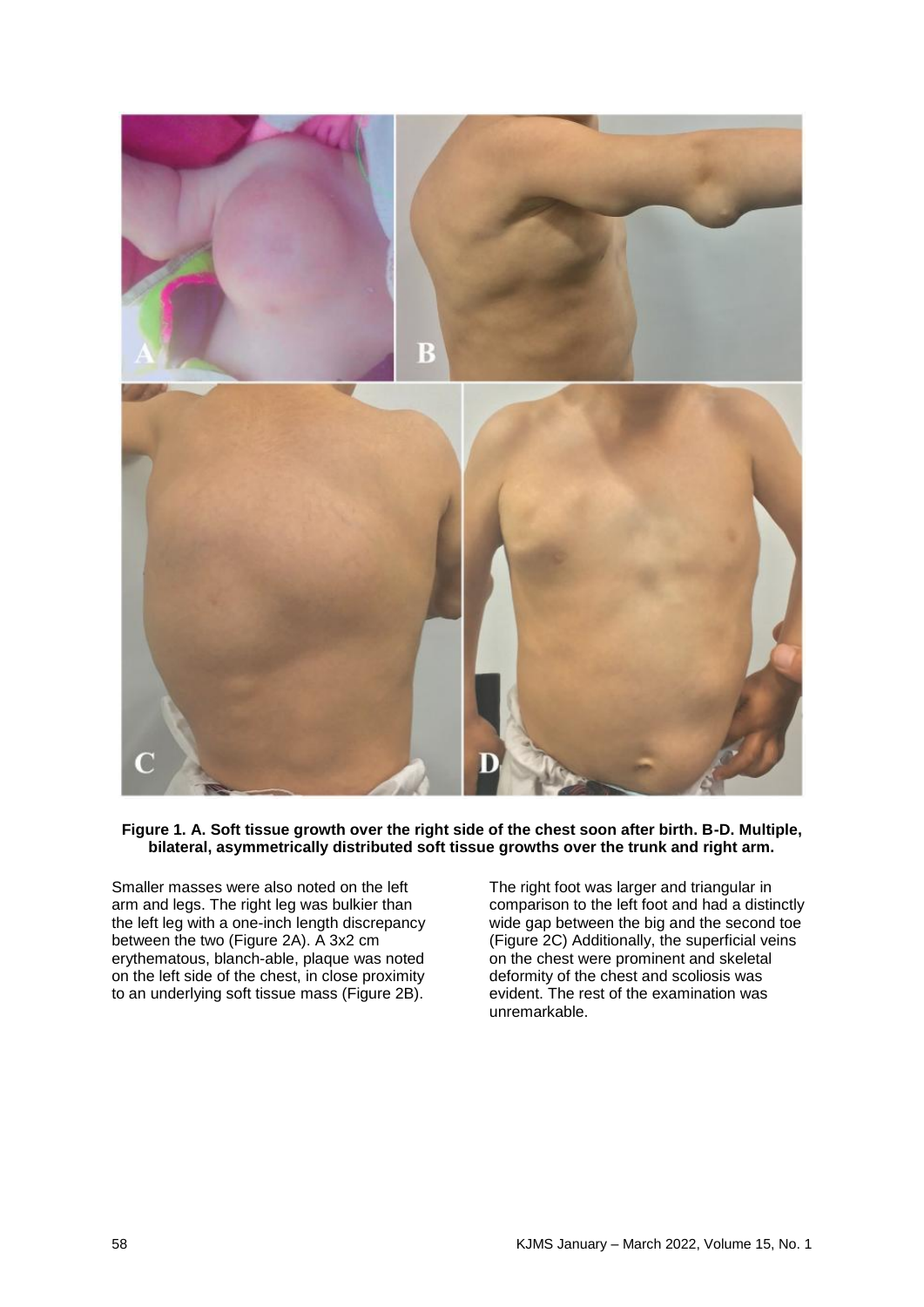

**Figure 2. A. Hypertrophy of the right leg and foot with length discrepancy. B. Enlarged veins, soft tissue growths and a capillary malformation on the left side of the chest. C. Enlarged, triangular right foot with an exaggerated "sandal gap".**

# **INVESTIGATIONS**

Upon radiological work-up, most of the soft tissue masses were identified as lipomatous growths except a few on the chest that were identified as lymphangiomas.



**Figure 3. A. An MRI scan showing diffuse lipomatous infiltration in subcutaneous region of posterior trunk and paraspinal muscles. B. Paravertebral changes suggestive of vascular malformation**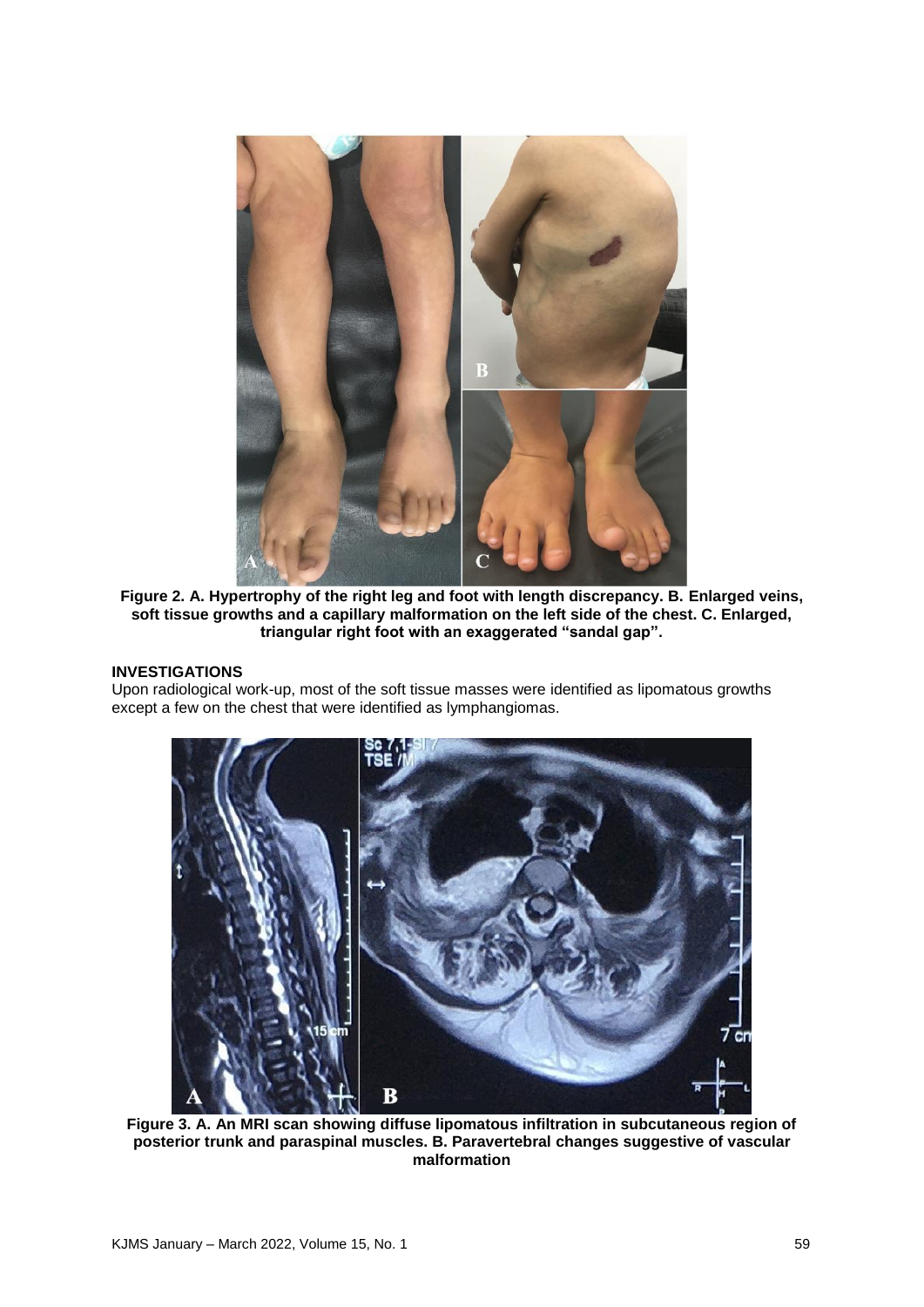#### **DIAGNOSIS**

Based on the history, examination and radiological findings, a diagnosis of CLOVES syndrome was made.

#### **TREATMENT, OUTCOME AND FOLLOW UP**

A multidisciplinary team comprising the Paediatric, Surgery, Dermatology and Orthopaedics departments was formulated for further management and follow-up of the patient. A detailed surgical review concluded that debulking or embolization procedures at the current stage of the disease process where not needed and hence a collective decision to follow the patient at 3-monthly visits was made. The parents of the patient were counselled in detail regarding the chronic nature of the patient's condition and the need for strict adherence to follow-up visits.

# **DISCUSSION**

Previously, patients with features of CLOVES syndrome were grouped with other similar syndromes, most frequently Proteus syndrome. Studies on a cohort by Sapp et. al in 2007 followed by a descriptive study of 18 cases by Alomari in 2009 led to distinct categorisation of the syndrome.1,4 Most common features identified by these studies included asymmetric lipomatous overgrowths, low-flow vascular malformations, leg length discrepancy and scoliosis, wide hands and feet and a wide sandal gap, renal agenesis and hypoplasia. Occasionally, fast-flow malformations, linear epidermal naevi, hemihypertrophy were also reported.<sup>1</sup> In our patient no cutaneous naevi, renal abnormalities or fast-flow malformations were identified. Other studies also report a low incidence of naevi in patients of CLOVES syndrome, emphasising how the patients may not have all the features entailed by the acronym.<sup>5,7</sup> The syndrome is part of the PIK3CA-related overgrowth syndromes (PROS) known to be caused by somatic mutations in the PIK3CA gene.<sup>2</sup> Variations in phenotypes depend on the developmental stage at which the mutation happened.<sup>2</sup> Most cases in literature have been reported in patients born to nonconsanguineous parents. A relationship between consanguinity, as in our case, and CLOVES syndrome has not been documented, indicating room for further investigation. However, the lack of case reports on the syndrome from Pakistan, a country with high prevalence of consanguineous marriages,<sup>6</sup> may further strengthen the somatic nature of the causative mutations. Management of patients with

CLOVES syndrome is complex and requires a multidisciplinary approach that is fine-tuned to the patient's condition. Treatment options include surgical de-bulking for lipomatous overgrowths, sclerotherapy and embolization for vascular malformations, pulse-dye lasers for capillary malformations, and epiphysiodesis for discrepancies of limb length.<sup>7</sup> Role of targeted therapies against the PI3k/AKT kinase signalling pathway remain under study.<sup>8</sup> Wilms tumour is a noted complication in some patients and requires serial ultrasounds over the course of time, especially in the early years of age. <sup>9</sup> Timely diagnosis can delay morbidity in the patient and prevent complications. Despite multiple medical visits before presenting to our hospital, a diagnosis in our patient was missed, necessitating the need to report this case.

# **LEARNING POINTS**

CLOVES syndrome is an exceedingly rare disorder caused by somatic mutations in the PIK3CA gene. Early diagnosis and multidisciplinary care can decrease the morbidity associated with the disease and identify life-threatening complications. Similar cases from Pakistan should be reported to allow further assessment of variations of the syndrome in our population and to encourage initiation of greater multidisciplinary care protocols.

# **DECLARATIONS**

**Patients consent for use of data for publication:** Consent taken in writing.

**Authors contributions:** The authors confirm contribution to the paper as follows: Report conception, literature research, draft manuscript: Dr. Irfan Ullah, Dr. Zarak Khan Shiraz. Draft manuscript, and review: Dr. Mehran Khan.

# **Conflicts of Interests:** None.

**Funding:** None.

**Acknowledgements:** Dr. Fahad Faiz Ullah.

# **REFERENCES**

1. Alomari AI. Characterization of a distinct syndrome that associates complex truncal overgrowth, vascular, and acral anomalies: a descriptive study of 18 cases of CLOVES